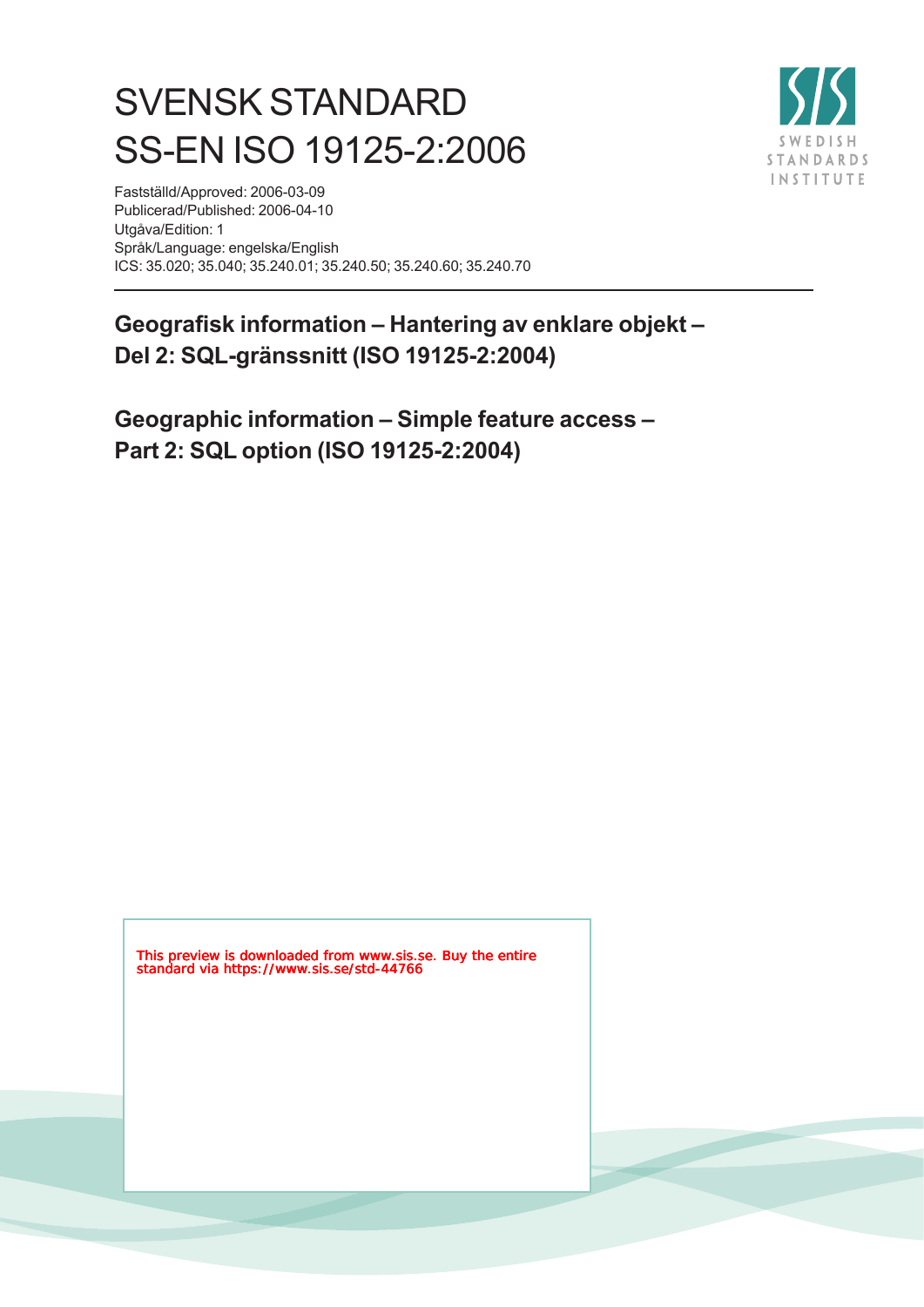## Standarder får världen att fungera

*SIS (Swedish Standards Institute) är en fristående ideell förening med medlemmar från både privat och offentlig sektor. Vi är en del av det europeiska och globala nätverk som utarbetar internationella standarder. Standarder är dokumenterad kunskap utvecklad av framstående aktörer inom industri, näringsliv och samhälle och befrämjar handel över gränser, bidrar till att processer och produkter blir säkrare samt effektiviserar din verksamhet.* 

#### **Delta och påverka**

Som medlem i SIS har du möjlighet att påverka framtida standarder inom ditt område på nationell, europeisk och global nivå. Du får samtidigt tillgång till tidig information om utvecklingen inom din bransch.

#### **Ta del av det färdiga arbetet**

Vi erbjuder våra kunder allt som rör standarder och deras tillämpning. Hos oss kan du köpa alla publikationer du behöver – allt från enskilda standarder, tekniska rapporter och standardpaket till handböcker och onlinetjänster. Genom vår webbtjänst e-nav får du tillgång till ett lättnavigerat bibliotek där alla standarder som är aktuella för ditt företag finns tillgängliga. Standarder och handböcker är källor till kunskap. Vi säljer dem.

#### **Utveckla din kompetens och lyckas bättre i ditt arbete**

Hos SIS kan du gå öppna eller företagsinterna utbildningar kring innehåll och tillämpning av standarder. Genom vår närhet till den internationella utvecklingen och ISO får du rätt kunskap i rätt tid, direkt från källan. Med vår kunskap om standarders möjligheter hjälper vi våra kunder att skapa verklig nytta och lönsamhet i sina verksamheter.

**Vill du veta mer om SIS eller hur standarder kan effektivisera din verksamhet är du välkommen in på www.sis.se eller ta kontakt med oss på tel 08-555 523 00.**

## Standards make the world go round

*SIS (Swedish Standards Institute) is an independent non-profit organisation with members from both the private and public sectors. We are part of the European and global network that draws up international standards. Standards consist of documented knowledge developed by prominent actors within the industry, business world and society. They promote cross-border trade, they help to make processes and products safer and they streamline your organisation.*

#### **Take part and have influence**

As a member of SIS you will have the possibility to participate in standardization activities on national, European and global level. The membership in SIS will give you the opportunity to influence future standards and gain access to early stage information about developments within your field.

#### **Get to know the finished work**

We offer our customers everything in connection with standards and their application. You can purchase all the publications you need from us - everything from individual standards, technical reports and standard packages through to manuals and online services. Our web service e-nav gives you access to an easy-to-navigate library where all standards that are relevant to your company are available. Standards and manuals are sources of knowledge. We sell them.

#### **Increase understanding and improve perception**

With SIS you can undergo either shared or in-house training in the content and application of standards. Thanks to our proximity to international development and ISO you receive the right knowledge at the right time, direct from the source. With our knowledge about the potential of standards, we assist our customers in creating tangible benefit and profitability in their organisations.

**If you want to know more about SIS, or how standards can streamline your organisation, please visit www.sis.se or contact us on phone +46 (0)8-555 523 00**



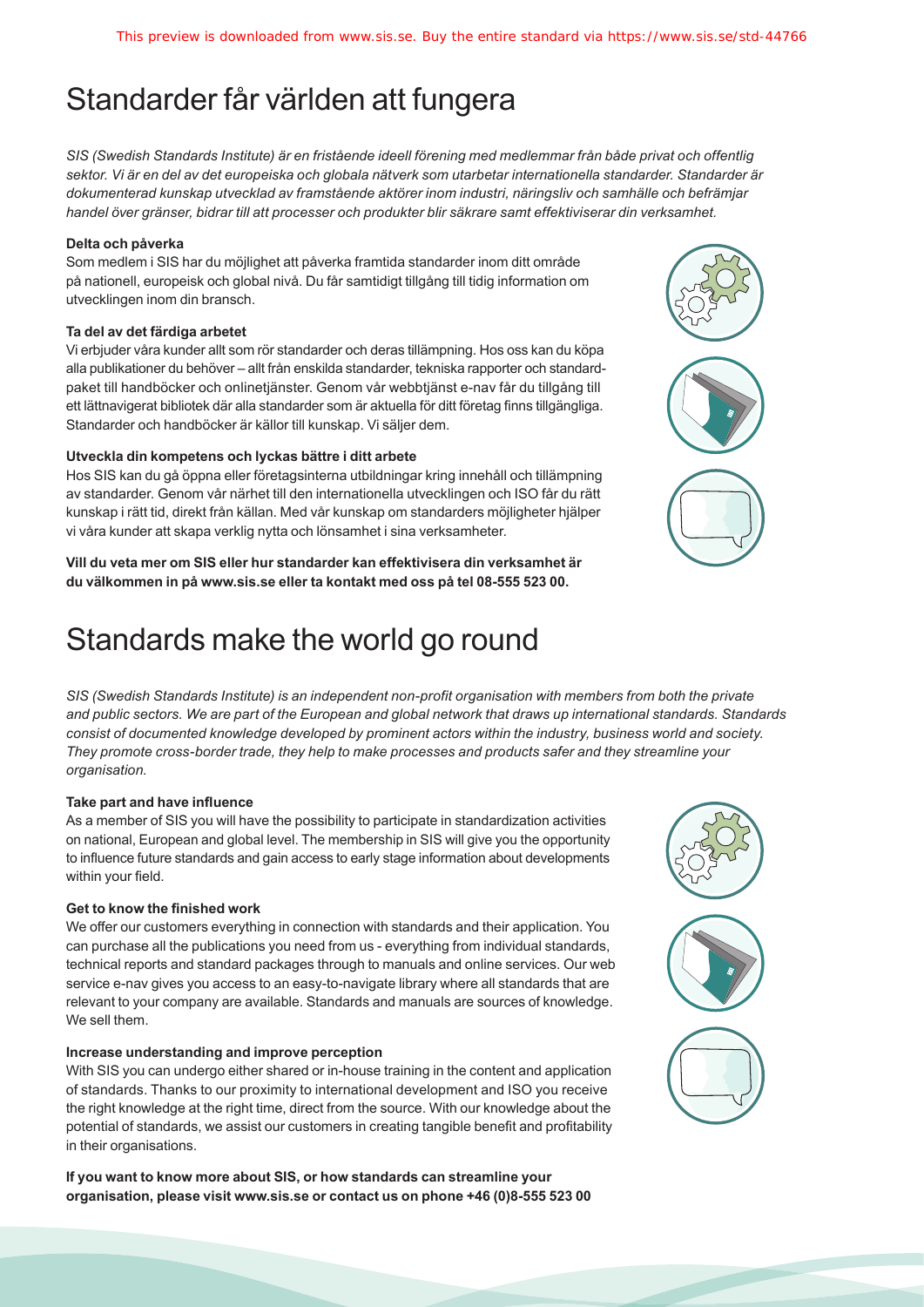Europastandarden EN ISO 19125-2:2006 gäller som svensk standard. Detta dokument innehåller den officiella engelska versionen av EN ISO 19125-2:2006.

Denna standard ersätter SS-ISO 19125-2:2004, utgåva 1.

The European Standard EN ISO 19125-2:2006 has the status of a Swedish Standard. This document contains the official English version of EN ISO 19125-2:2006.

This standard supersedes the Swedish Standard SS-ISO 19125-2:2004, edition 1.

© Copyright/Upphovsrätten till denna produkt tillhör SIS, Swedish Standards Institute, Stockholm, Sverige. Användningen av denna produkt regleras av slutanvändarlicensen som återfinns i denna produkt, se standardens sista sidor.

© Copyright SIS, Swedish Standards Institute, Stockholm, Sweden. All rights reserved. The use of this product is governed by the end-user licence for this product. You will find the licence in the end of this document.

*Upplysningar om sakinnehållet i standarden lämnas av SIS, Swedish Standards Institute, telefon 08-555 520 00. Standarder kan beställas hos SIS Förlag AB som även lämnar allmänna upplysningar om svensk och utländsk standard.*

*Information about the content of the standard is available from the Swedish Standards Institute (SIS), telephone +46 8 555 520 00. Standards may be ordered from SIS Förlag AB, who can also provide general information about Swedish and foreign standards.*

Standarden är framtagen av kommittén för Ramverk för geodata, SIS/TK 323.

Har du synpunkter på innehållet i den här standarden, vill du delta i ett kommande revideringsarbete eller vara med och ta fram andra standarder inom området? Gå in på www.sis.se - där hittar du mer information.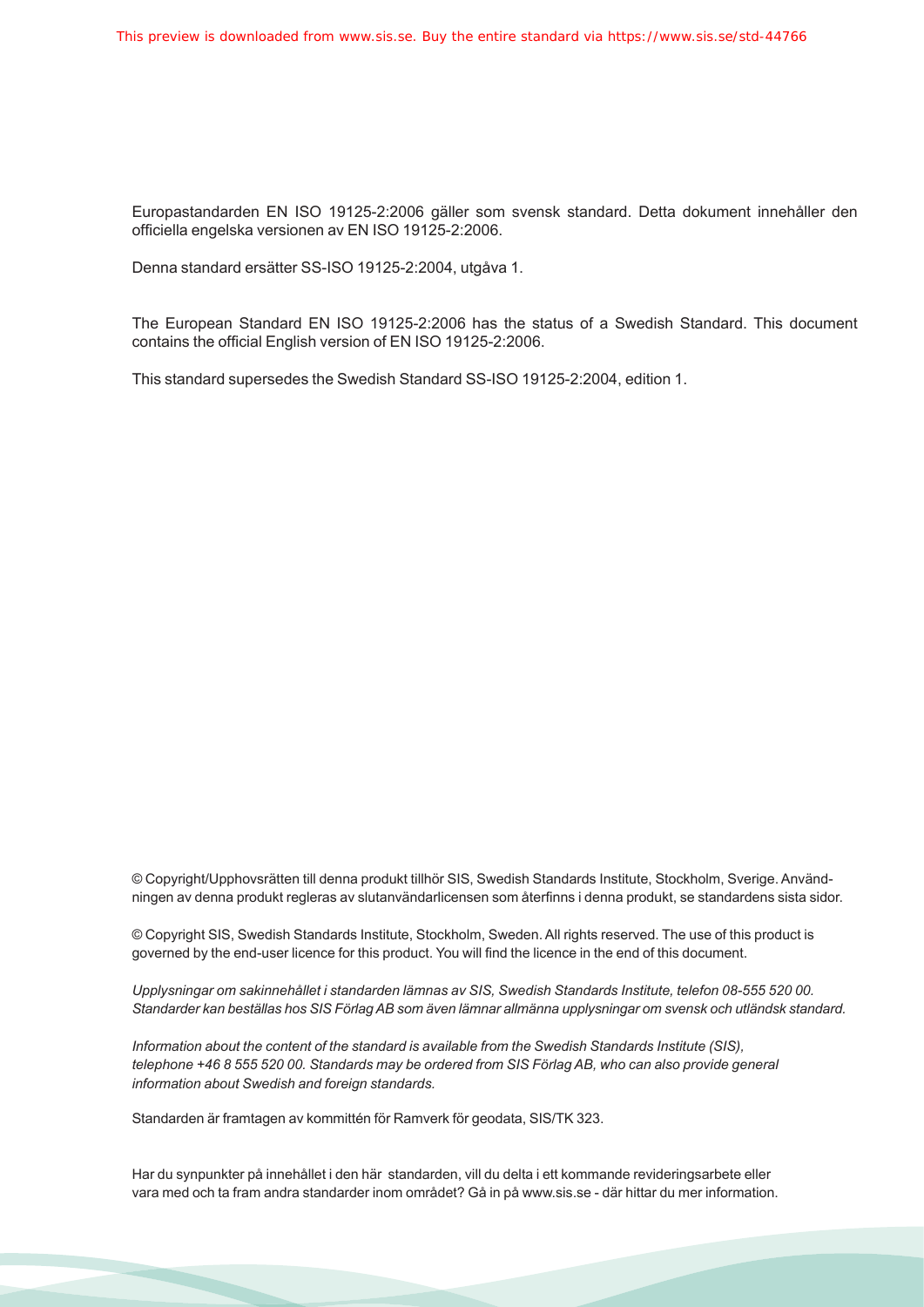This preview is downloaded from www.sis.se. Buy the entire standard via https://www.sis.se/std-44766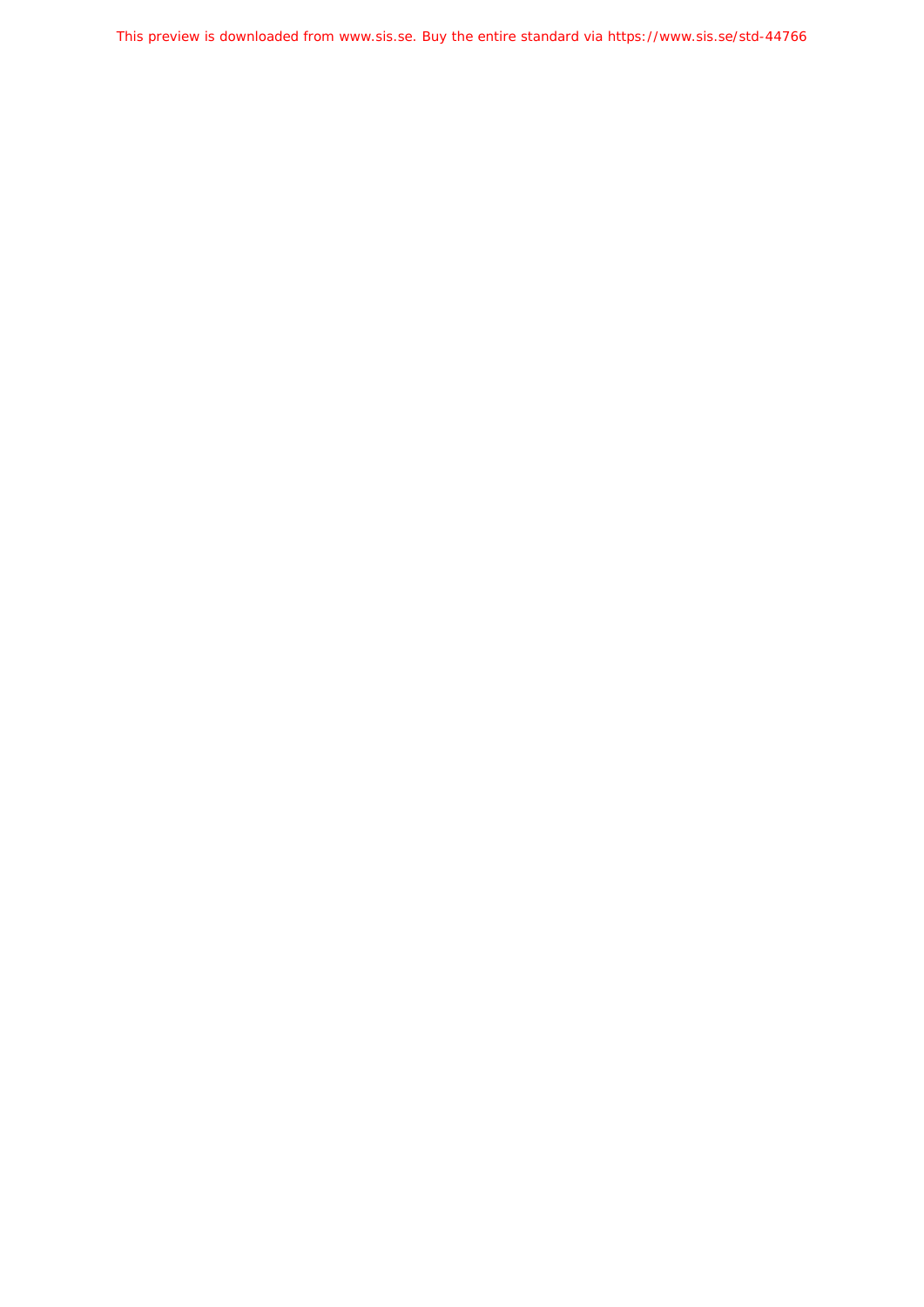## EUROPEAN STANDARD NORME EUROPÉENNE EUROPÄISCHE NORM

## **EN ISO 19125-2**

March 2006

ICS 35.240.70

English Version

### Geographic information - Simple feature access - Part 2: SQL option (ISO 19125-2:2004)

Information géographique - Accès aux entités simples - Partie 2: Option SQL (ISO 19125-2:2004)

Geoinformation - Simple feature access - Teil 2: Structured Query Language (SQL) (ISO 19125-2:2004)

This European Standard was approved by CEN on 16 February 2006.

CEN members are bound to comply with the CEN/CENELEC Internal Regulations which stipulate the conditions for giving this European Standard the status of a national standard without any alteration. Up-to-date lists and bibliographical references concerning such national standards may be obtained on application to the Central Secretariat or to any CEN member.

This European Standard exists in three official versions (English, French, German). A version in any other language made by translation under the responsibility of a CEN member into its own language and notified to the Central Secretariat has the same status as the official versions.

CEN members are the national standards bodies of Austria, Belgium, Cyprus, Czech Republic, Denmark, Estonia, Finland, France, Germany, Greece, Hungary, Iceland, Ireland, Italy, Latvia, Lithuania, Luxembourg, Malta, Netherlands, Norway, Poland, Portugal, Romania, Slovakia, Slovenia, Spain, Sweden, Switzerland and United Kingdom.



EUROPEAN COMMITTEE FOR STANDARDIZATION COMITÉ EUROPÉEN DE NORMALISATION EUROPÄISCHES KOMITEE FÜR NORMUNG

**Management Centre: rue de Stassart, 36 B-1050 Brussels**

© 2006 CEN All rights of exploitation in any form and by any means reserved worldwide for CEN national Members.

Ref. No. EN ISO 19125-2:2006: E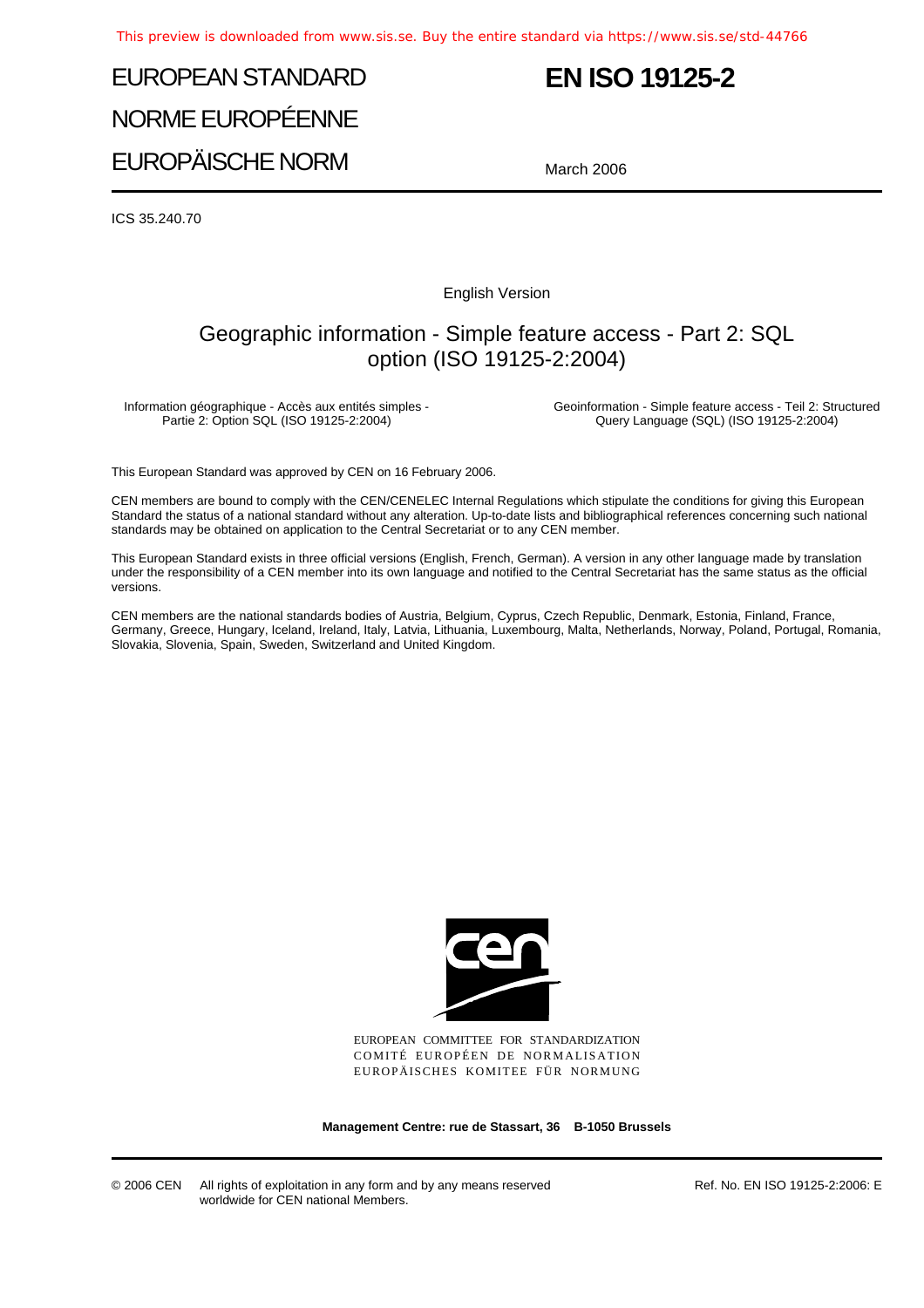**SS-EN ISO 19125-2:2006 (E)** This preview is downloaded from www.sis.se. Buy the entire standard via https://www.sis.se/std-44766

## **Contents** Page

| $\mathbf 1$                  |                                                                                                                                                              |  |
|------------------------------|--------------------------------------------------------------------------------------------------------------------------------------------------------------|--|
| $\overline{2}$               |                                                                                                                                                              |  |
| $\mathbf{3}$                 |                                                                                                                                                              |  |
| $\overline{\mathbf{4}}$      |                                                                                                                                                              |  |
| $5\phantom{1}$               |                                                                                                                                                              |  |
| $6\phantom{a}$<br>6.1<br>6.2 | Architecture - SQL implementation of feature tables based on predefined data types 4                                                                         |  |
| 7 <sup>7</sup><br>7.1<br>7.2 | Components — Implementation of feature tables based on predefined data types  12<br>Components - SQL with Geometry Types implementation of feature tables 17 |  |
|                              | Annex A (informative) Comparison of Simple feature access/SQL and SQL/MM - Spatial 31                                                                        |  |
|                              |                                                                                                                                                              |  |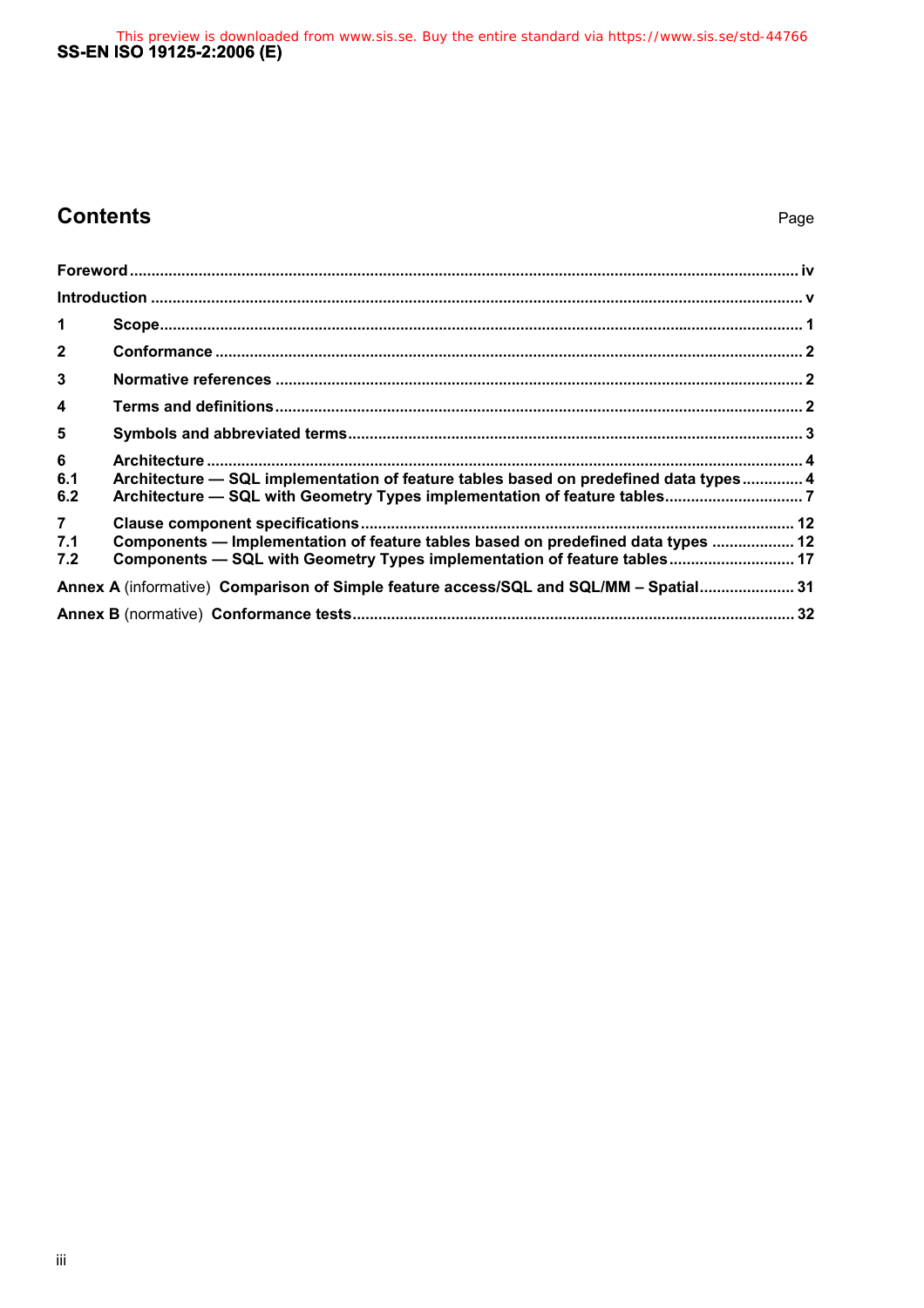#### **Foreword**

The text of ISO 19125-2:2004 has been prepared by Technical Committee ISO/TC 211 "Geographic information/Geomatics" of the International Organization for Standardization (ISO) and has been taken over as EN ISO 19125-2:2006 by Technical Committee CEN/TC 287 "Geographic Information", the secretariat of which is held by NEN.

This European Standard shall be given the status of a national standard, either by publication of an identical text or by endorsement, at the latest by September 2006, and conflicting national standards shall be withdrawn at the latest by September 2006.

According to the CEN/CENELEC Internal Regulations, the national standards organizations of the following countries are bound to implement this European Standard: Austria, Belgium, Cyprus, Czech Republic, Denmark, Estonia, Finland, France, Germany, Greece, Hungary, Iceland, Ireland, Italy, Latvia, Lithuania, Luxembourg, Malta, Netherlands, Norway, Poland, Portugal, Romania, Slovakia, Slovenia, Spain, Sweden, Switzerland and United Kingdom.

#### **Endorsement notice**

The text of ISO 19125-2:2004 has been approved by CEN as EN ISO 19125-2:2006 without any modifications.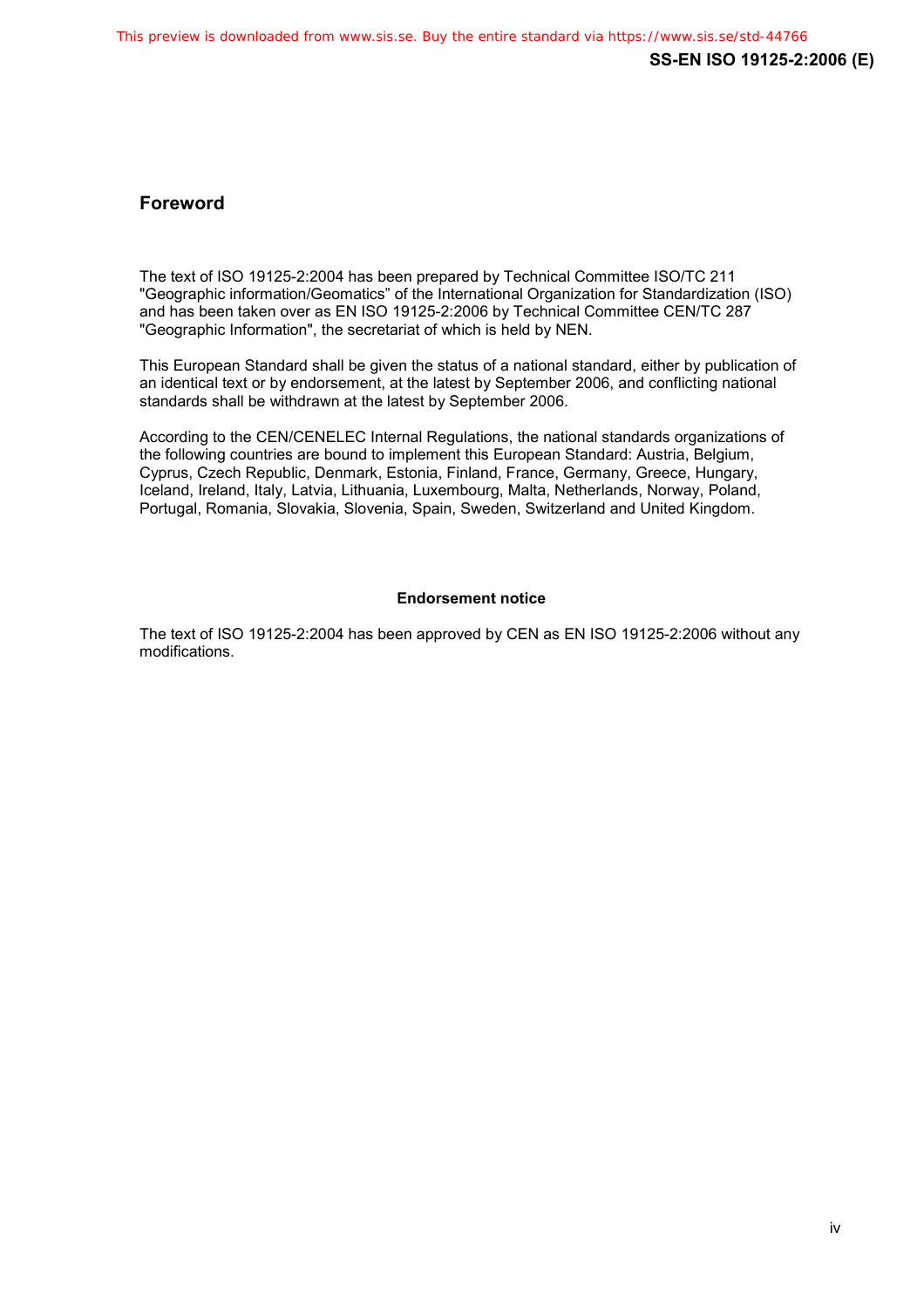### **Introduction**

The purpose of this part of ISO 19125 is to define a standard Structured Query Language (SQL) schema that supports storage, retrieval, query and update of feature collections via the SQL Call-Level Interface (SQL/CLI) (ISO/IEC 9075-3:2003). A feature has both spatial and non-spatial attributes. Spatial attributes are geometry valued, and simple features are based on 2D geometry with linear interpolation between vertices. This part of ISO 19125 is dependent on the common architectural components defined in ISO 19125-1.

Feature collections are stored as tables with geometry valued columns in a SQL-implementation; each feature is a row in the table. The non-spatial attributes of features are mapped onto columns whose types are drawn from the set of standard SQL data types. The spatial attributes of features are mapped onto columns whose SQL data types are based on the underlying concept of additional geometric data types for SQL. A table whose rows represent these features is referred to as a feature table. Such a table contains one or more geometry valued columns. Feature-table schemas are described for two SQL-implementations: implementations based on predefined data types and SQL with Geometry Types.

In an implementation based on predefined data types, a geometry-valued column is implemented as a Foreign Key reference into a geometry table. A geometry value is stored using one or more rows in the geometry table. The geometry table may be implemented using either standard SQL numeric types or SQL binary types; schemas for both are described.

The term SQL with Geometry Types is used to refer to a SQL-implementation that has been extended with a set of Geometry Types. In this environment, a geometry-valued column is implemented as a column whose SQL type is drawn from this set of Geometry Types. The mechanism for extending the type system of an SQL-implementation is through the definition of user defined User Defined Types. Commercial SQL-implementations with user defined type support have been available since mid-1997.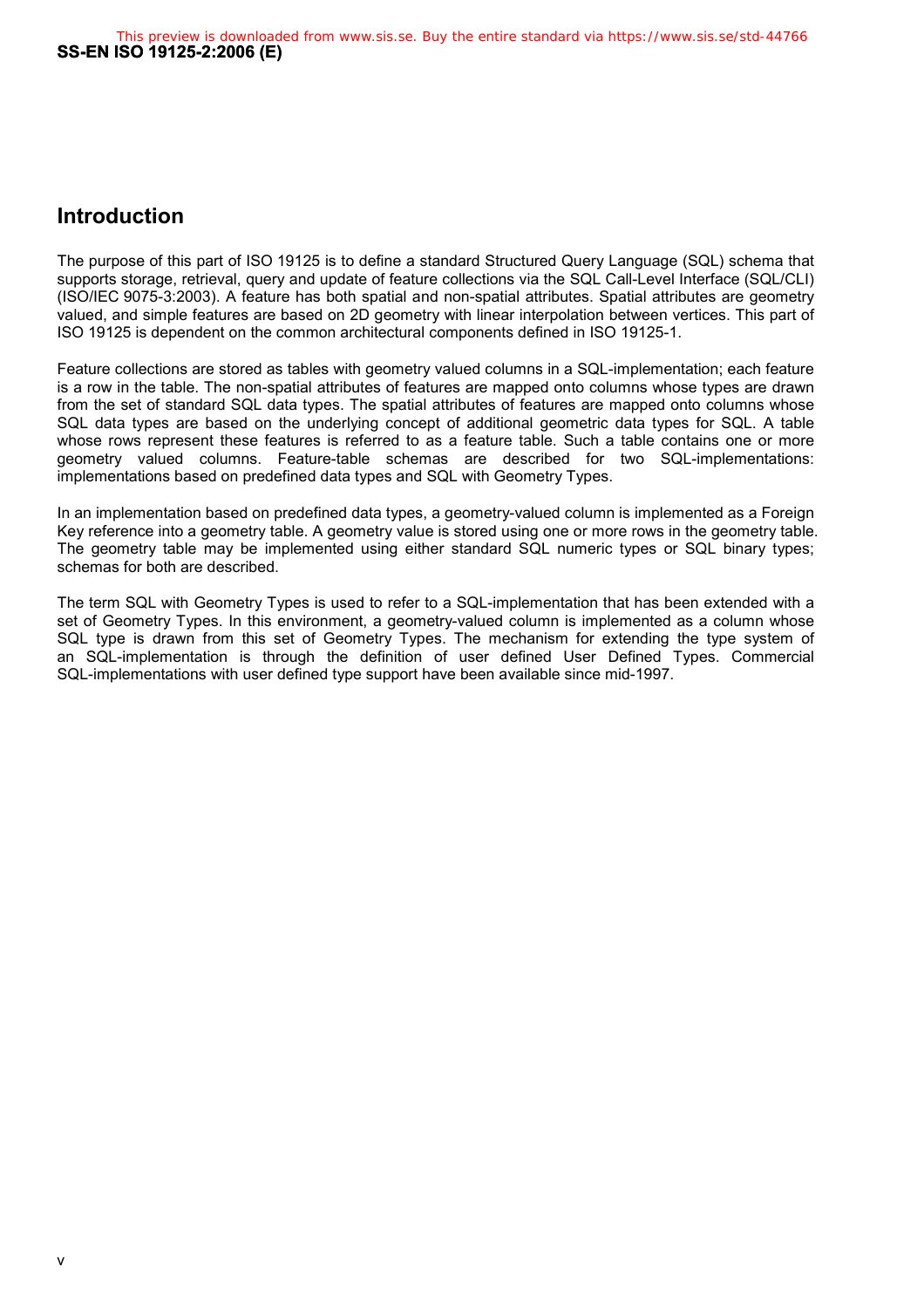## **Geographic information — Simple feature access —**

Part 2: **SQL option** 

### **1 Scope**

This part of ISO 19125 specifies an SQL schema that supports storage, retrieval, query and update of simple geospatial feature collections via the SQL Call Level Interface (SQL/CLI) (ISO/IEC 9075-3:2003).

This part of ISO 19125 establishes an architecture for the implementation of feature tables.

This part of ISO 19125 defines terms to use within the architecture.

This part of ISO 19125 defines a simple feature profile of ISO 19107.

This part of ISO 19125 describes a set of SQL Geometry Types together with SQL functions on those types. The Geometry Types and Functions described in this part of ISO 19125 represent a profile of ISO 13249-3.

This part of ISO 19125 does not attempt to standardize and does not depend upon any part of the mechanism by which Types are added and maintained in the SQL environment including the following:

- a) the syntax and functionality provided for defining types;
- b) the syntax and functionality provided for defining SQL functions;
- c) the physical storage of type instances in the database;
- d) specific terminology used to refer to User Defined Types, for example, UDT.

This part of ISO 19125 does standardize:

- names and geometric definitions of the SQL Types for Geometry;
- names, signatures and geometric definitions of the SQL Functions for Geometry.

This part of ISO 19125 describes a feature access implementation in SQL based on a profile of ISO 19107. ISO 19107 does not place any requirements on how to define the Geometry Types in the internal schema. ISO 19107 does not place any requirements on when or how or who defines the Geometry Types. In particular, a compliant system may be shipped to the database user with the set of Geometry Types and Functions already built into the SQL-implementation, or with the set of Geometry Types and Functions supplied to the database user as a dynamically loaded extension to the SQL-implementation or in any other manner not mentioned in this part of ISO 19125.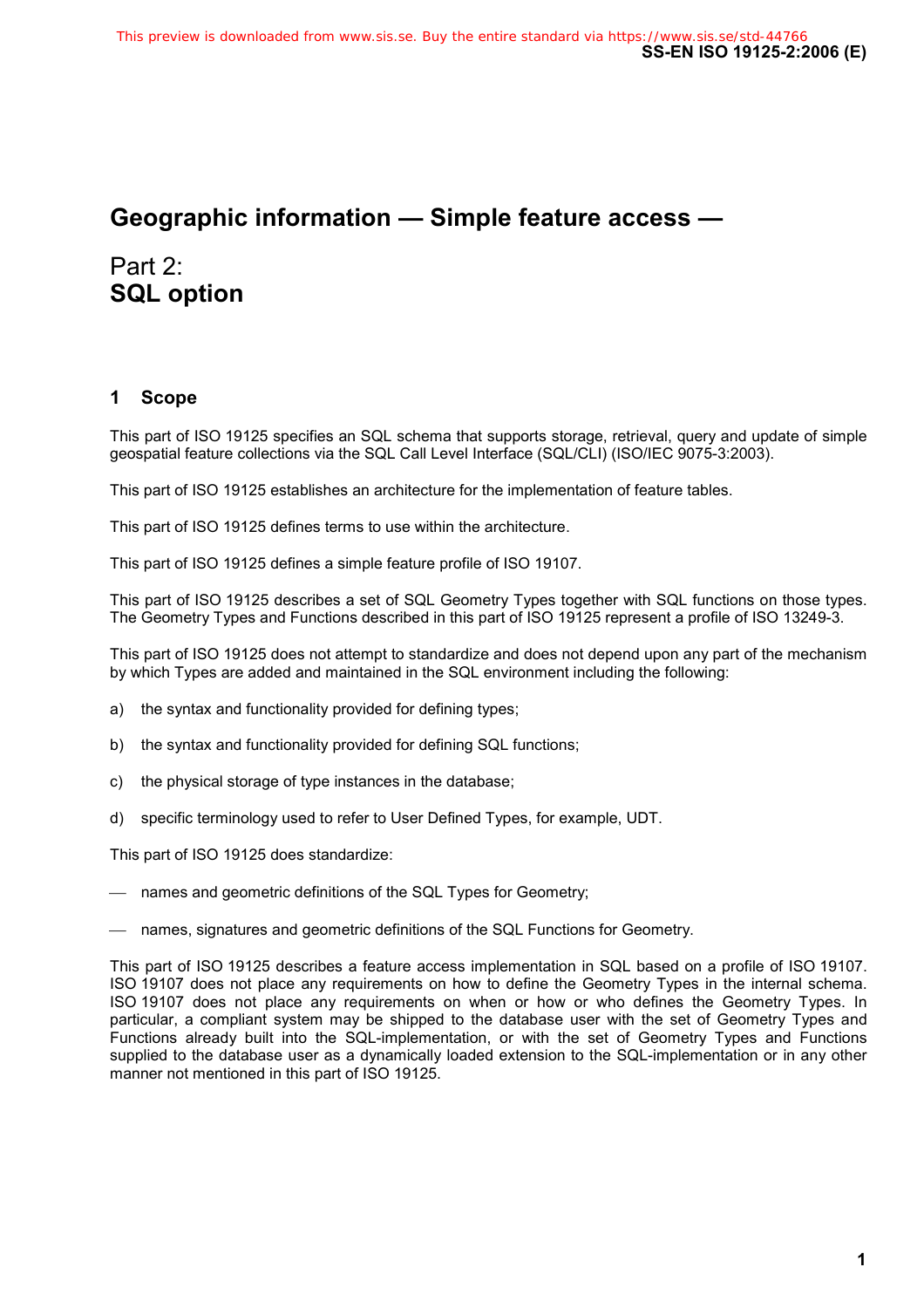#### **2 Conformance**

In order to conform to this part of ISO 19125, an implementation shall satisfy the requirements of one of the following three conformance classes, as well as the appropriate components of ISO 19125-1:

- a) SQL implementation of feature tables based on predefined data types:
	- 1) using numeric SQL types for geometry storage and SQL/CLI access,
	- 2) using binary SQL types for geometry storage and SQL/CLI access;
- b) SQL with Geometry Types implementation of feature tables supporting both textual and binary SQL/CLI access to geometry.

Annex B provides conformance tests for each implementation of this part of ISO 19125.

#### **3 Normative references**

The following referenced documents are indispensable for the application of this document. For dated references, only the edition cited applies. For undated references, the latest edition of the referenced document (including any amendments) applies.

ISO/IEC 9075-1:2003, *Information technology — Database languages — SQL — Part 1: Framework (SQL/Framework)*

ISO/IEC 9075-2:2003, *Information technology — Database languages — SQL — Part 2: Foundation (SQL/Foundation)*

ISO/IEC 9075-3:2003, *Information technology — Database languages — SQL — Part 3: Call-Level Interface (SQL/CLI)*

ISO/IEC 9075-4:2003, *Information technology — Database languages — SQL — Part 4: Persistent Stored Modules (SQL/PSM)*

ISO/IEC 9075-5:1999, *Information technology — Database languages — SQL — Part 5: Host Language Bindings (SQL/Bindings)*

ISO/IEC 13249-3:2003, *Information technology — Database languages — SQL multimedia and application packages — Part 3: Spatial*

ISO 19107:2003, *Geographic information ― Spatial schema*

ISO 19109:―1), *Geographic information ― Rules for application schema*

ISO 19119:2004, *Geographic information ― Services*

ISO 19125-1:2004, *Geographic information — Simple feature access — Part 1: Common architecture*

#### **4 Terms and definitions**

For the purposes of this part of ISO 19125, the following terms and definitions apply.

#### **4.1**

#### **feature table**

table where the columns represent feature attributes, and the rows represent features

l

<sup>1)</sup> To be published.